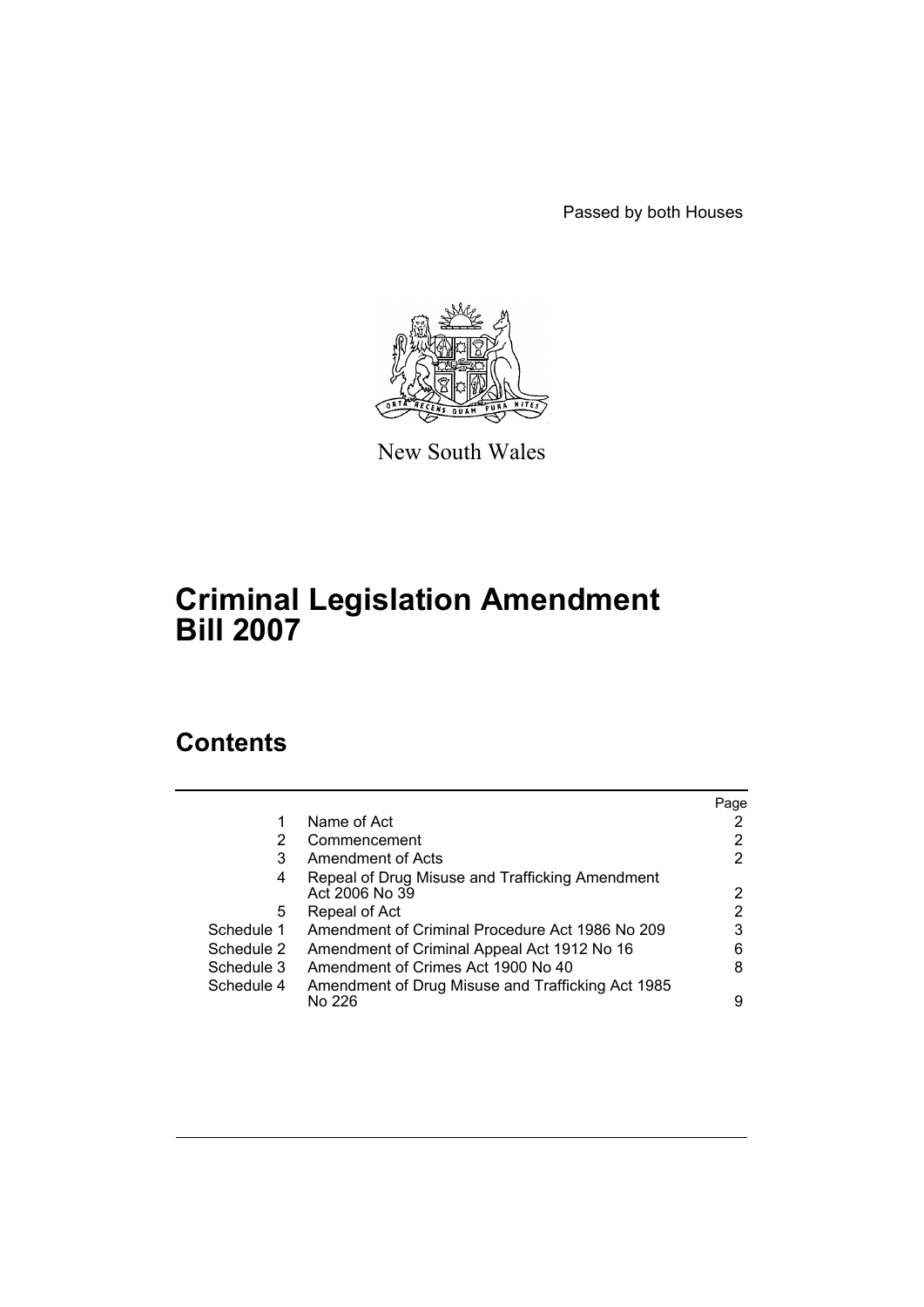*I certify that this public bill, which originated in the Legislative Assembly, has finally passed the Legislative Council and the Legislative Assembly of New South Wales.*

> *Clerk of the Legislative Assembly. Legislative Assembly, Sydney, , 2007*



New South Wales

# **Criminal Legislation Amendment Bill 2007**

Act No , 2007

An Act to make miscellaneous amendments to legislation relating to crimes, criminal procedure, and other matters.

*I have examined this bill and find it to correspond in all respects with the bill as finally passed by both Houses.*

*Assistant Speaker of the Legislative Assembly.*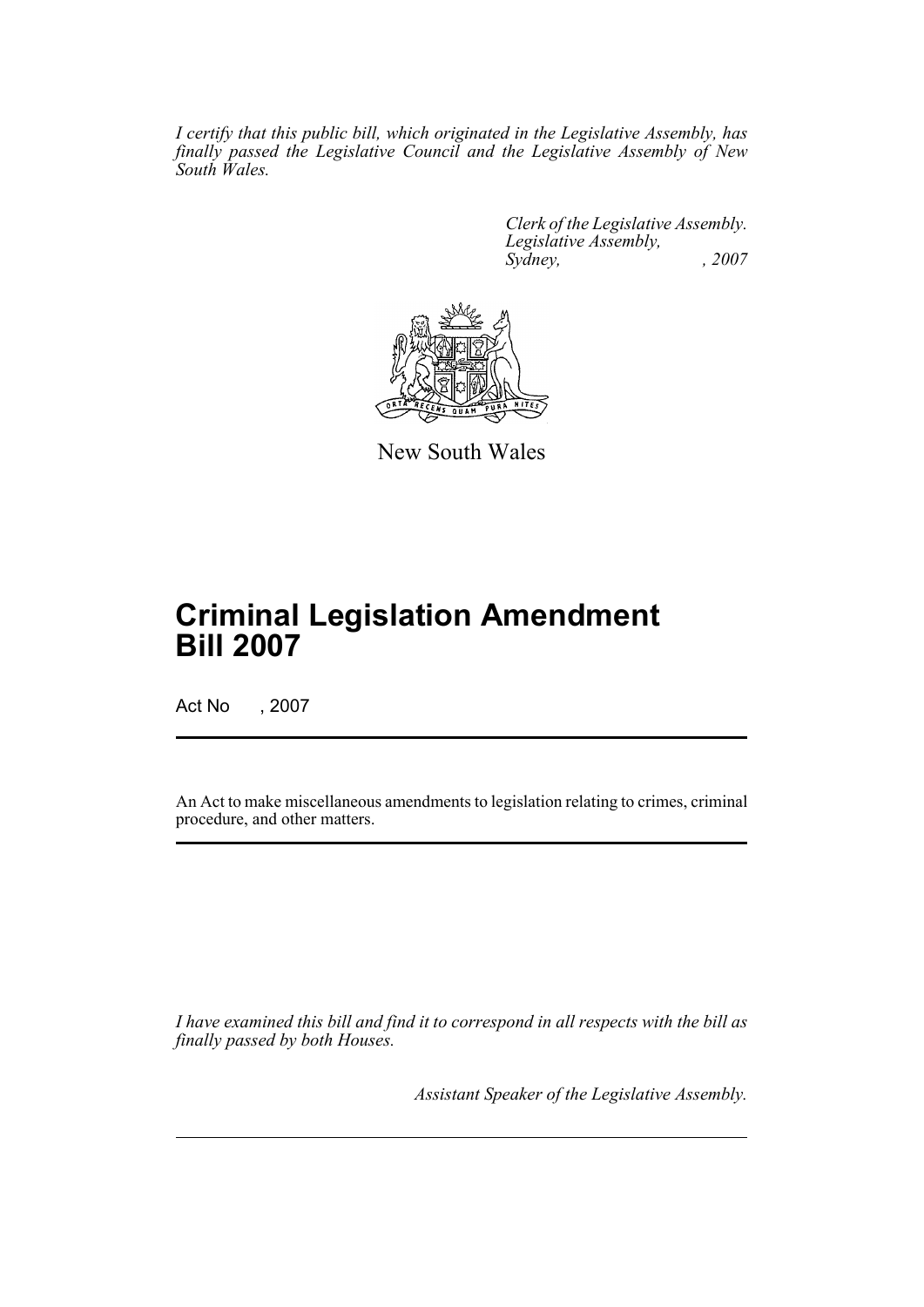# <span id="page-2-0"></span>**The Legislature of New South Wales enacts:**

# **1 Name of Act**

This Act is the *Criminal Legislation Amendment Act 2007*.

# <span id="page-2-1"></span>**2 Commencement**

- (1) Sections 1–3, 5, Schedule 1 [1], [11], [12] and [15] and Schedule 3 [1] and [3]–[6] commence on the date of assent to this Act.
- (2) This Act commences on a day or days to be appointed by proclamation, except as provided by subsection  $(1)$ .

# <span id="page-2-2"></span>**3 Amendment of Acts**

The Acts specified in Schedules 1–4 are amended as set out in those Schedules.

# <span id="page-2-3"></span>**4 Repeal of Drug Misuse and Trafficking Amendment Act 2006 No 39**

The *Drug Misuse and Trafficking Amendment Act 2006* is repealed.

# <span id="page-2-4"></span>**5 Repeal of Act**

- (1) This Act is repealed on the day following the day on which all of the provisions of this Act have commenced.
- (2) The repeal of this Act does not, because of the operation of section 30 of the *Interpretation Act 1987*, affect any amendment made by this Act.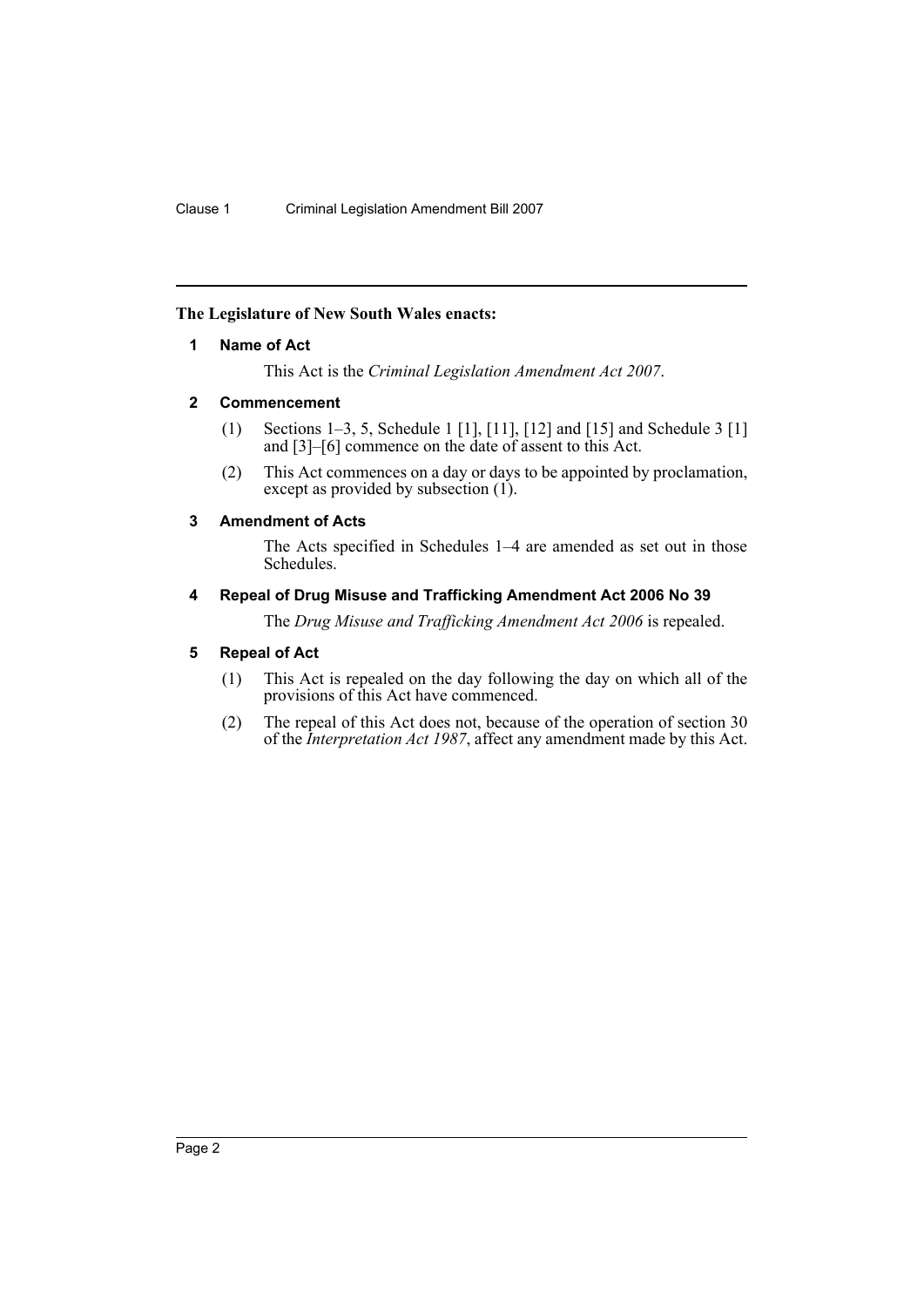Amendment of Criminal Procedure Act 1986 No 209

# <span id="page-3-0"></span>**Schedule 1 Amendment of Criminal Procedure Act 1986 No 209**

(Section 3)

# **[1] Section 6 Certain offences to be dealt with summarily**

Omit section 6 (1) (c). Insert instead:

- (c) an offence for which the maximum penalty that may be imposed is not, and does not include, imprisonment for more than 2 years, excluding the following offences:
	- (i) an offence that under any other Act is required or permitted to be dealt with on indictment,
	- (ii) an offence listed in Table 1 or 2 to Schedule 1.

# **[2] Section 136 Court may order pre-trial disclosure in particular case**

Insert "one or more of the following matters" after "having regard to" in section 136 (2).

# **[3] Section 136 (2) (a) and (b)**

Omit "and" wherever occurring.

#### **[4] Section 143 Requirements as to notices**

Insert after section 143 (4):

(5) A party required to give a notice under this Division must file a copy of the notice with the court as soon as practicable after giving it, or as otherwise required by the court.

# **[5] Section 147**

Omit the section. Insert instead:

#### **147 Exemption for matters previously disclosed**

- (1) The prosecutor is not required to include in a notice under this Division anything that has already been included in a brief of evidence in relation to the matter served on the accused person in accordance with this or any other Act.
- (2) However, the prosecutor must include in the notice a list identifying the statements of those witnesses who are proposed to be called at the trial by the prosecutor.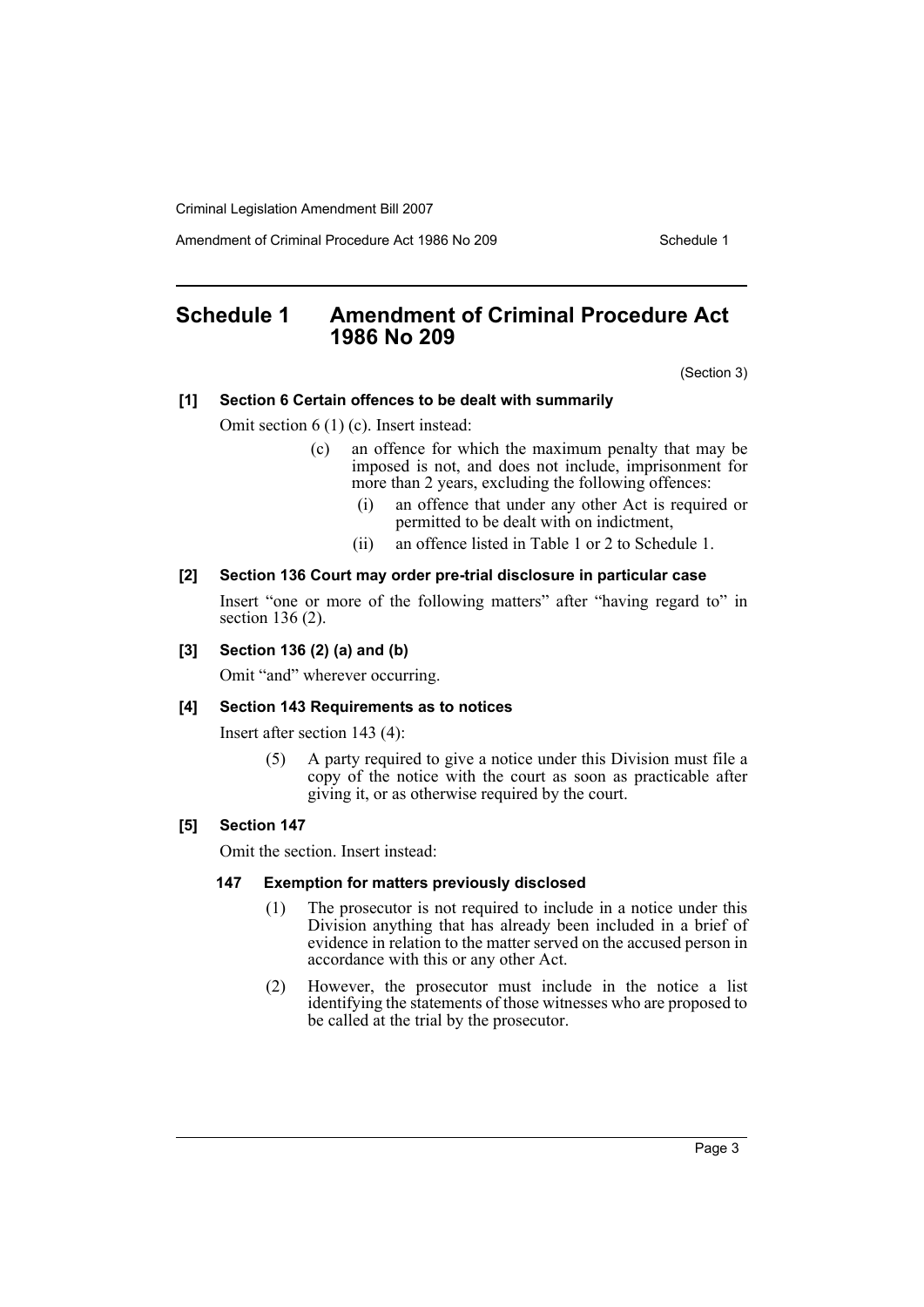Schedule 1 Amendment of Criminal Procedure Act 1986 No 209

#### **[6] Section 150 Notice of alibi**

Insert "to the Director of Public Prosecutions and files a copy of the notice with the court" after "particulars of the alibi" in section  $150 (2)$ .

#### **[7] Section 150 (8), definition of "prescribed period"**

Omit "21 days". Insert instead "42 days".

#### **[8] Section 151 Notice of intention to adduce evidence of substantial mental impairment**

Insert "to the Director of Public Prosecutions and files a copy of the notice with the court" after "raise that contention" in section 151 (1).

#### **[9] Section 205 Order dismissing matter to be made**

Insert after section 205 (2):

(3) This section does not apply to a matter that is taken to be dismissed because of section 208.

#### **[10] Section 208 Dismissal of matter if matter withdrawn**

Insert at the end of the section:

(2) The dismissal of a matter because of its withdrawal by the prosecutor does not prevent any later proceedings in any court for the same matter against the same person.

#### **[11] Section 259**

Omit the section. Insert instead:

#### **259 Offences to which this Chapter applies**

- (1) This Chapter applies to the offences listed in Tables 1 and 2 to Schedule<sup>1</sup>.
- (2) All the offences listed in Tables 1 and 2 to Schedule 1 are indictable offences, subject to the provisions of this Chapter.

#### **[12] Section 344A Further review by Ombudsman—Aboriginal and Torres Strait Islander communities**

Omit "30 November 2008" from section 344A (3). Insert instead "31 May 2009".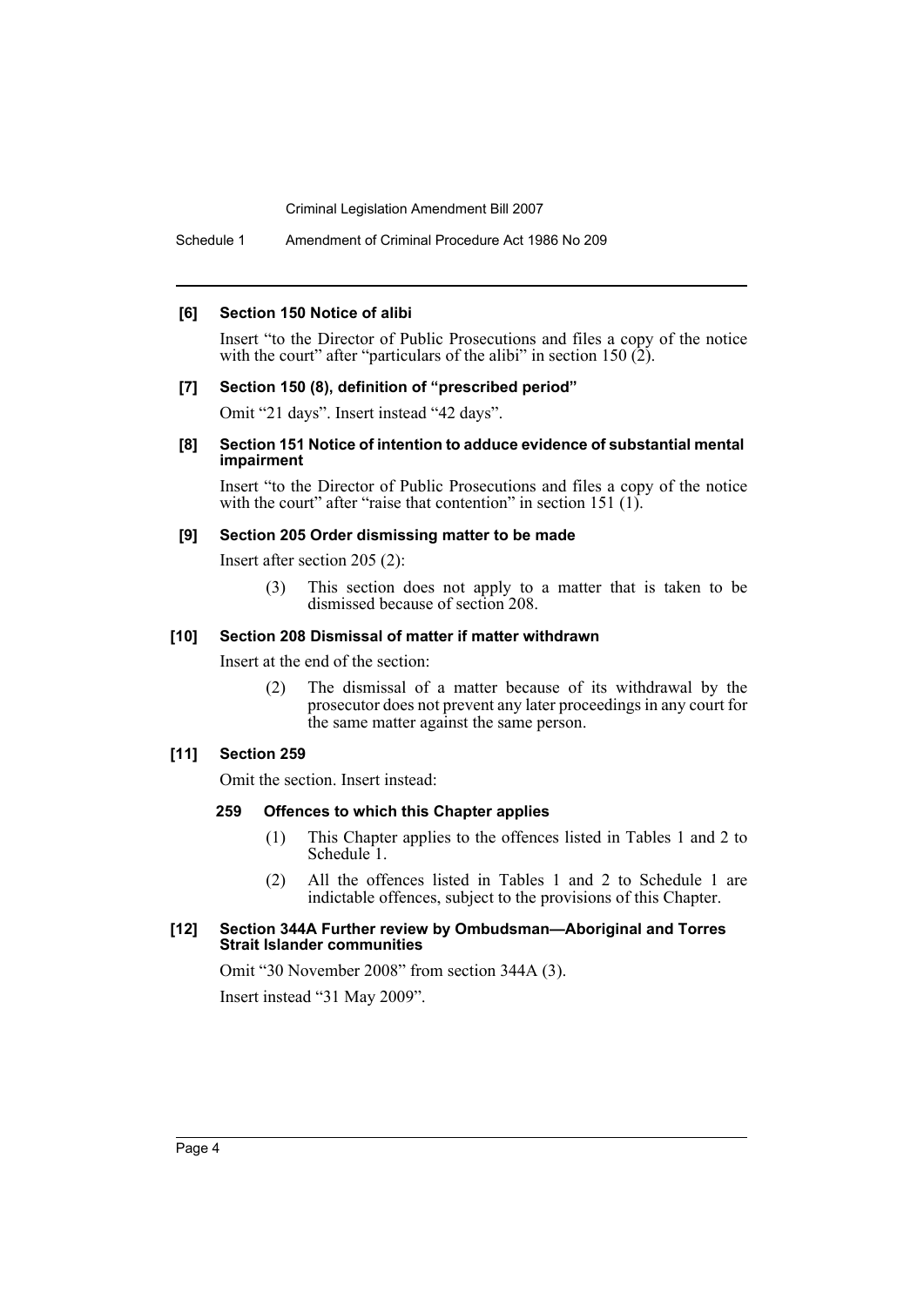Amendment of Criminal Procedure Act 1986 No 209

# **[13] Schedule 1 Indictable offences triable summarily**

Insert after clause 30A in Table 1:

#### **30B Offences involving possession of prohibited drug precursors**

An offence referred to in section 24B of the *Drug Misuse and Trafficking Act 1985*.

## **[14] Schedule 1**

Insert "or (2)" after "section 93FA (1)" in clause 6 of Table 2.

# **[15] Schedule 2 Savings, transitional and other provisions**

Insert at the end of clause 1 (1):

*Criminal Legislation Amendment Act 2007*

# **[16] Schedule 2**

Insert at the end of the Schedule (with appropriate Part and clause numbers):

# **Part Provisions consequent on enactment of Criminal Legislation Amendment Act 2007**

#### **Changes to pre-trial disclosure requirements**

- (1) The amendments made to Division 3 of Part 3 of Chapter 3 by the *Criminal Legislation Amendment Act 2007* do not apply in respect of any pre-trial disclosure that is carried out pursuant to an order made by the court under section 136 before the commencement of the amendments.
- (2) The amendments made to sections 150 and 151 by the *Criminal Legislation Amendment Act 2007* do not apply in respect of a trial that was listed for hearing before the commencement of the amendments.

# **Withdrawal of matter by prosecutor**

The amendments made to sections 205 and 208 by the *Criminal Legislation Amendment Act 2007* apply only to the dismissal of a matter on or after the commencement of the amendments.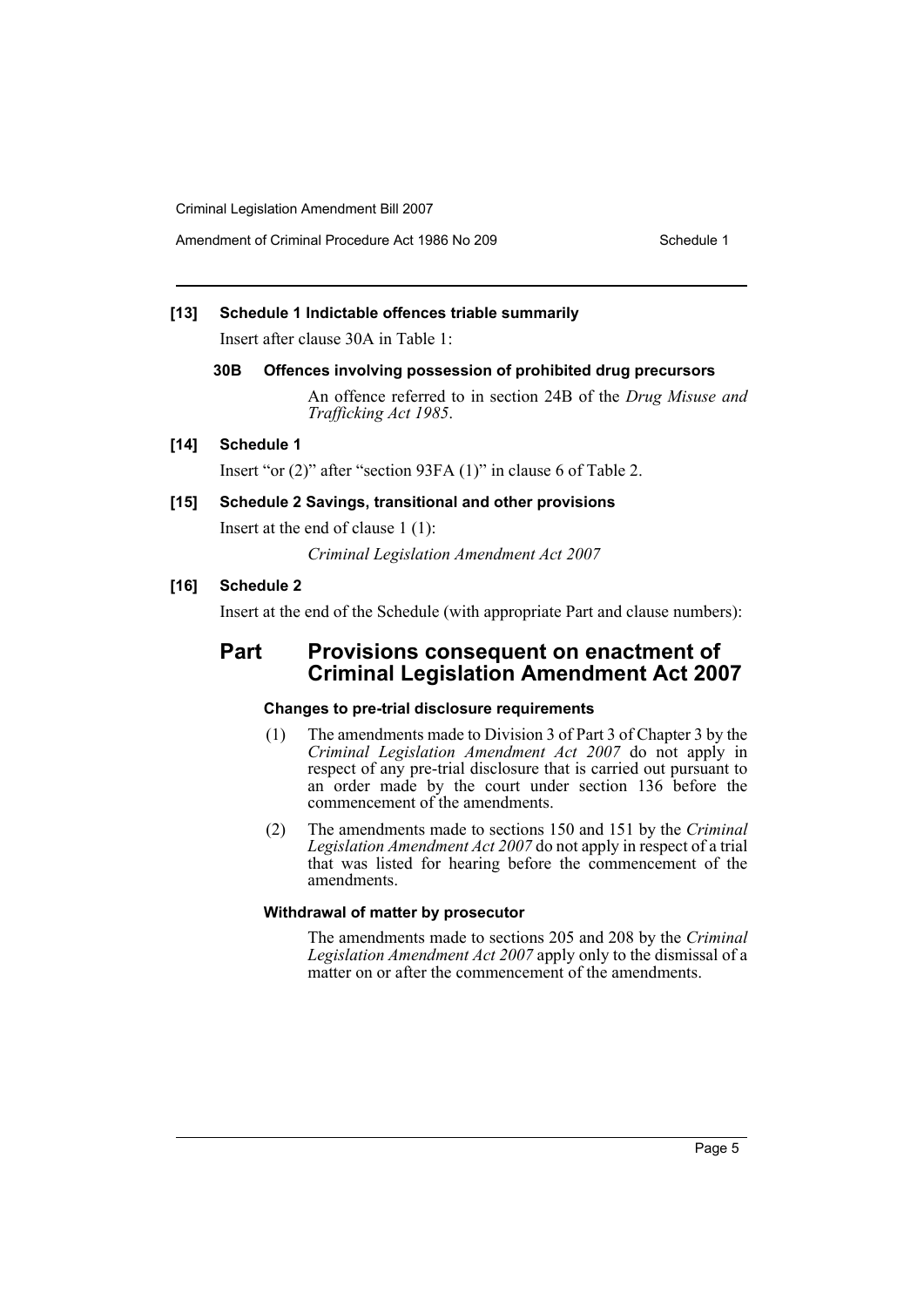Schedule 2 Amendment of Criminal Appeal Act 1912 No 16

# <span id="page-6-0"></span>**Schedule 2 Amendment of Criminal Appeal Act 1912 No 16**

(Section 3)

# **[1] Section 14A Crown appeals—absence of respondent**

Omit "An appeal under section 5C, 5D, 5DA or 5DB". Insert instead "A Crown appeal".

# **[2] Section 14A (2)–(6)**

Insert at the end of section 14A:

- (2) If on a Crown appeal the court decides to impose on a respondent, in the absence of the respondent, a sentence of imprisonment by way of full-time detention, and the respondent is not in custody at the time of that decision, the court may decline to specify a commencement date for the sentence until the respondent appears before the court for sentencing.
- (3) If the court declines to specify a commencement date for a sentence under this section:
	- (a) sections 47 and 48 of the *Crimes (Sentencing Procedure) Act 1999* do not apply until the respondent appears before the court for sentencing, and
	- (b) when the respondent appears before the court for sentencing, sections 47 and 48 of the *Crimes (Sentencing Procedure) Act 1999* apply in respect of the sentence as if the sentence were imposed by the court on the day the respondent so appears.
- (4) The court may, for the purpose of disposing of proceedings on a Crown appeal, or imposing a sentence in such proceedings (including specifying the commencement date for a sentence), issue a warrant to arrest a respondent if the respondent fails to appear before it and the court is satisfied:
	- (a) that the respondent has been given notice of the date on which the proceedings were to be disposed of, or the sentence imposed, or
	- (b) that attempts to give such notice have failed because the respondent's whereabouts are unknown.
- (5) Part 4 of Chapter 4 of the *Criminal Procedure Act 1986* applies, with any necessary modifications, to warrants issued by the court under this section in the same way as it applies to warrants issued in proceedings to which that Part applies.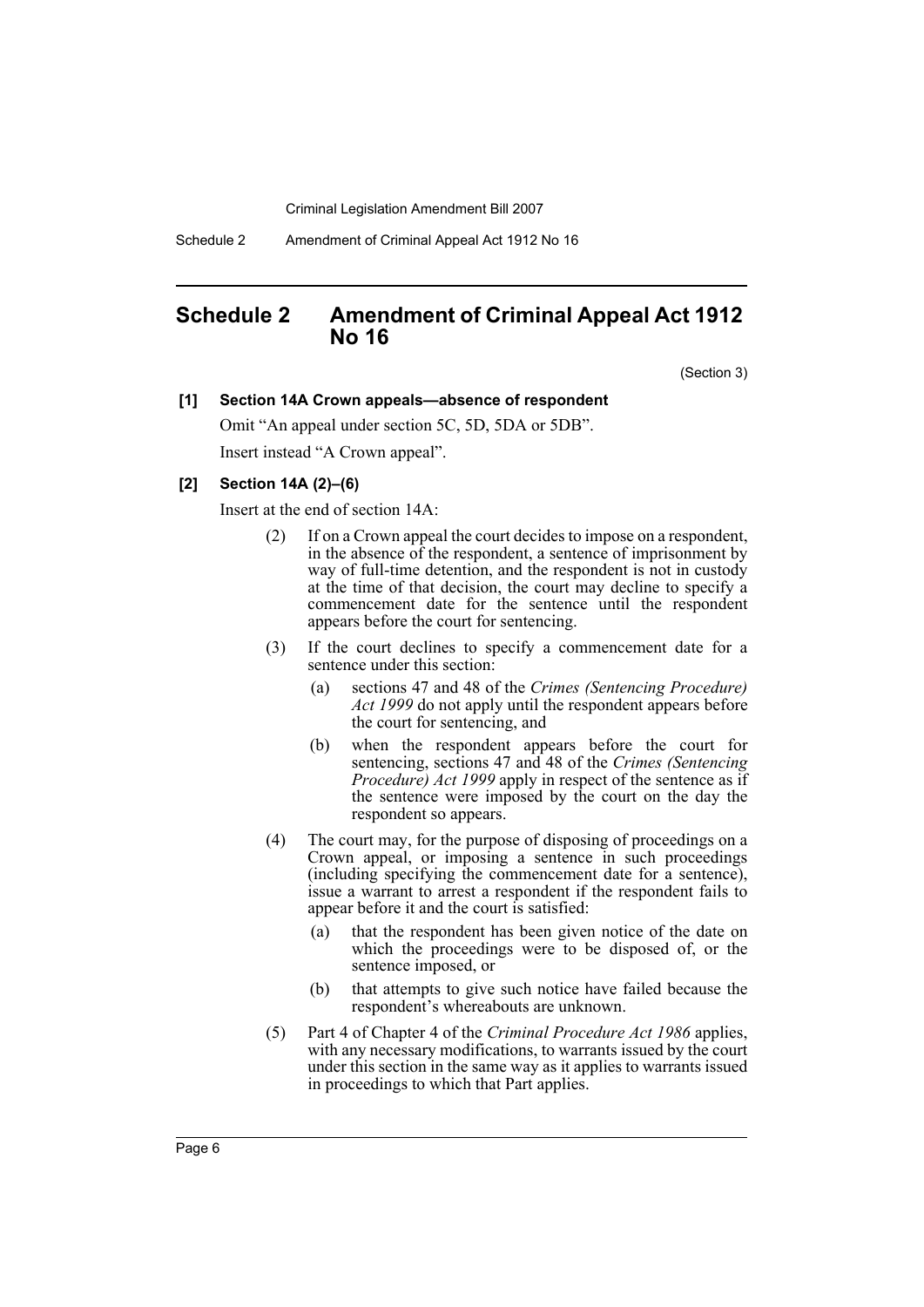Amendment of Criminal Appeal Act 1912 No 16 Schedule 2 Schedule 2

(6) In this section:

*Crown appeal* means an appeal under section 5C, 5D, 5DA, 5DB or 5DC.

# **[3] Schedule 1 Savings and transitional provisions**

Insert after clause 11:

# **12 Criminal Legislation Amendment Act 2007**

The amendments made to section 14A by the *Criminal Legislation Amendment Act 2007* extend to proceedings on a Crown appeal (within the meaning of that section) that were commenced, but not finally disposed of, before the amendments commenced.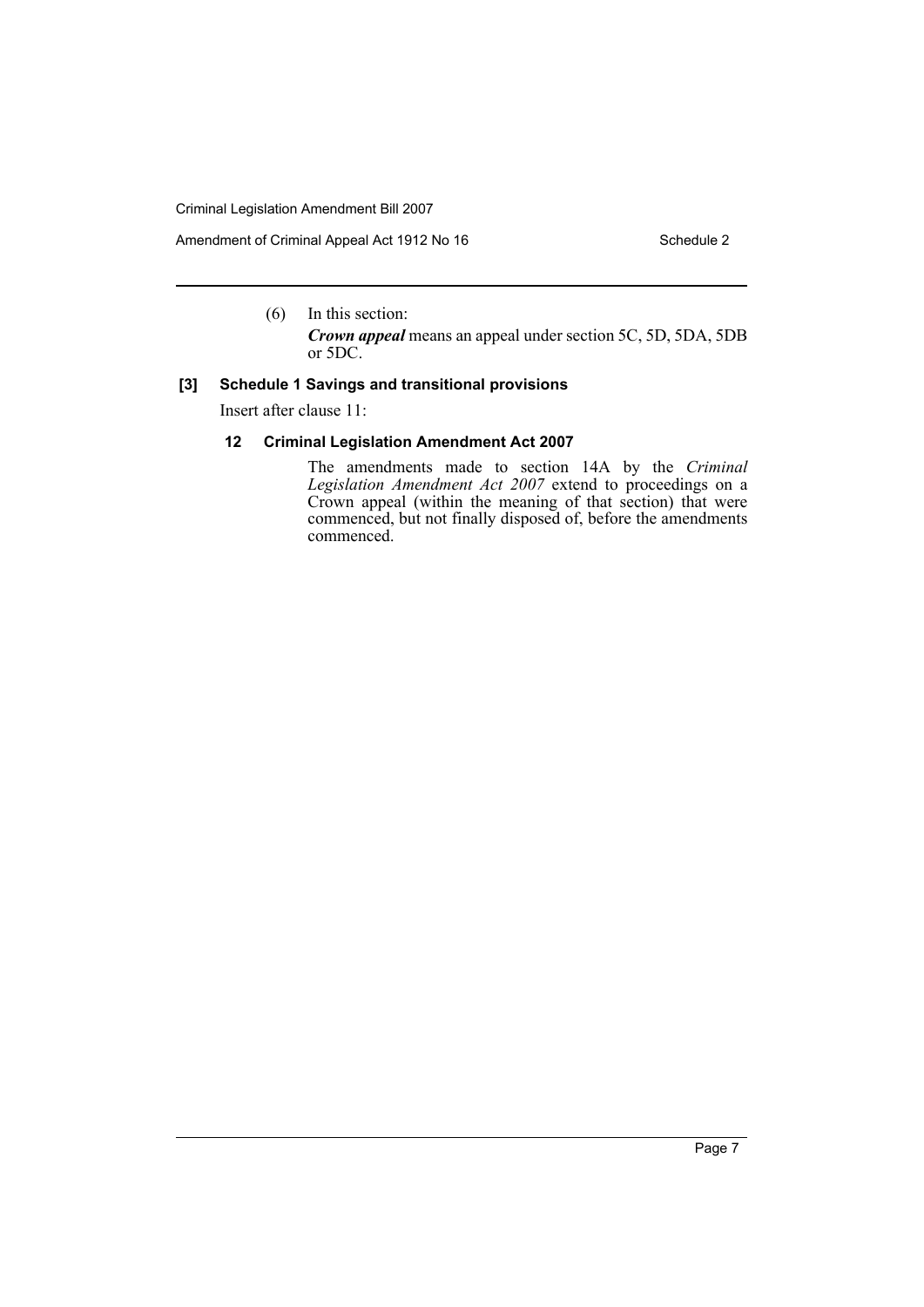Schedule 3 Amendment of Crimes Act 1900 No 40

# <span id="page-8-0"></span>**Schedule 3 Amendment of Crimes Act 1900 No 40**

(Section 3)

# **[1] Section 4A**

Insert after section 4:

#### **4A Recklessness**

For the purposes of this Act, if an element of an offence is recklessness, that element may also be established by proof of intention or knowledge.

# **[2] Section 93FA Possession, supply or making of explosives**

Omit section 93FA (2). Insert instead:

(2) A person who possesses, supplies or makes an explosive, under circumstances that give rise to a reasonable suspicion that the person did not possess, supply or make the explosive for a lawful purpose, is guilty of an offence.

Maximum penalty: Imprisonment for 3 years or 50 penalty units, or both.

#### **[3] Section 331 Contradictory statements on oath**

Omit "jury" wherever occurring. Insert instead "trier of fact".

## **[4] Section 345 Principals in the second degree—how tried and punished**

Omit "same punishment as the principal".

Insert instead "same punishment to which the person would have been liable had the person been the principal".

#### **[5] Section 346 Accessories before the fact—how tried and punished**

Omit "same punishment as the principal offender".

Insert instead "same punishment to which the person would have been liable had the person been the principal offender".

#### **[6] Section 351B Aiders and abettors punishable as principals**

Omit "the principal offender is liable" from section 351B (2).

Insert instead "the person would have been liable had the person been the principal offender".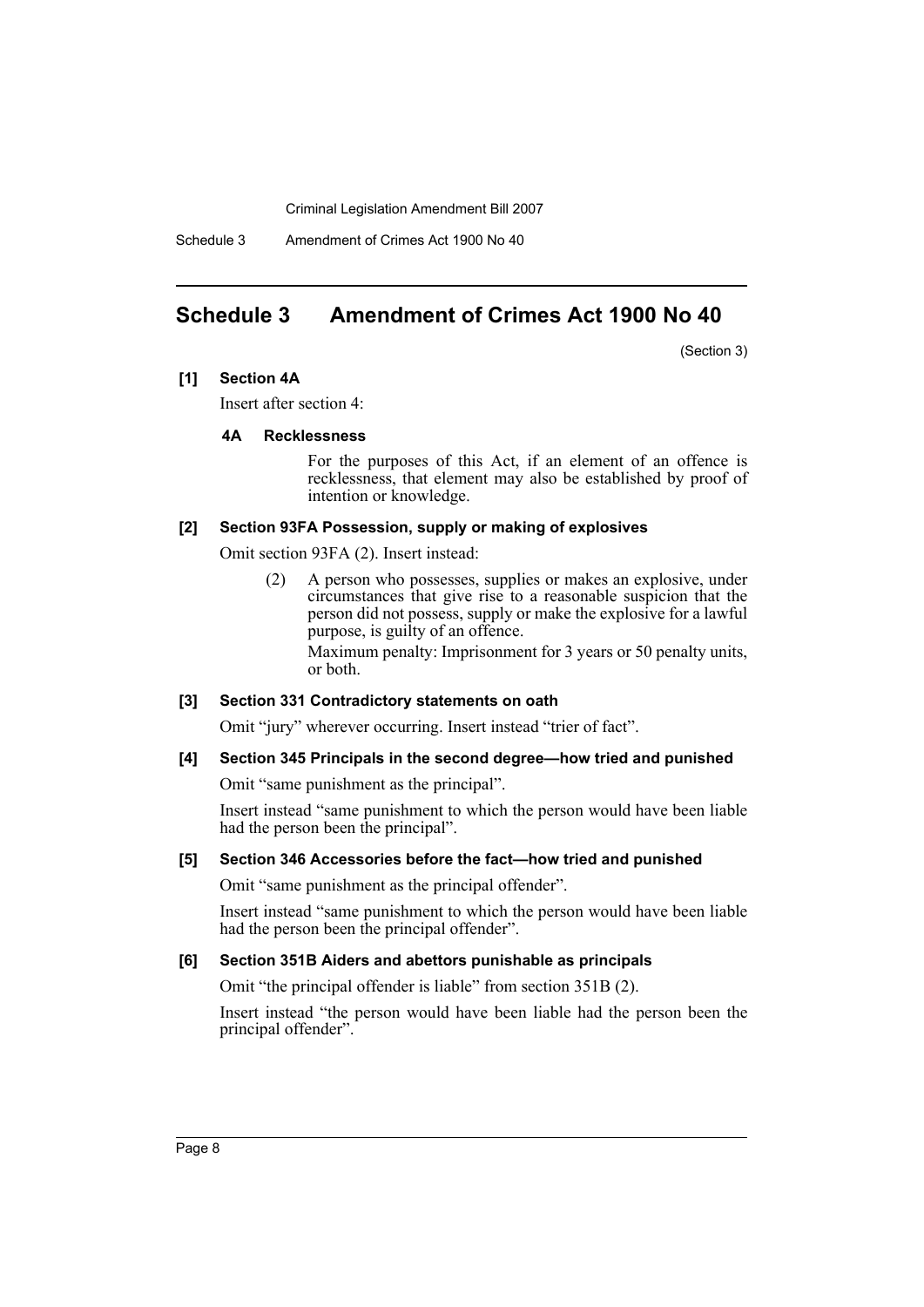Amendment of Drug Misuse and Trafficking Act 1985 No 226 Schedule 4

# <span id="page-9-0"></span>**Schedule 4 Amendment of Drug Misuse and Trafficking Act 1985 No 226**

(Section 3)

#### **[1] Section 11C**

Insert after section 11B:

#### **11C Possession of instructions for manufacture or production of prohibited drugs**

- (1) A person who has in his or her possession a document that contains instructions for the manufacture or production of a prohibited drug is guilty of an offence.
- (2) It is a defence to a prosecution for an offence under subsection (1) if the defendant establishes:
	- (a) that the defendant is licensed or authorised under the *Poisons and Therapeutic Goods Act 1966* to manufacture or produce the prohibited drug to which the instructions relate, or
	- (b) that the defendant is acting in accordance with an authority granted by the Director-General of the Department of Health where the Director-General is satisfied that the manufacture or production of the prohibited drug to which the instructions relate is for the purpose of scientific research, instruction, analysis or study, or
	- (c) that the defendant is in possession of the document for the purposes of an activity that is not unlawful, or
	- (d) that the defendant otherwise has a reasonable excuse for possessing the document.

#### **[2] Section 24A Possession of precursors and certain apparatus for manufacture or production of prohibited drugs**

Omit section 24A (1). Insert instead:

- (1) A person who has possession of:
	- (a) a precursor, or
	- (b) a drug manufacture apparatus,

intended by the person for use in the manufacture or production, by that person or another person, of a prohibited drug is guilty of an offence.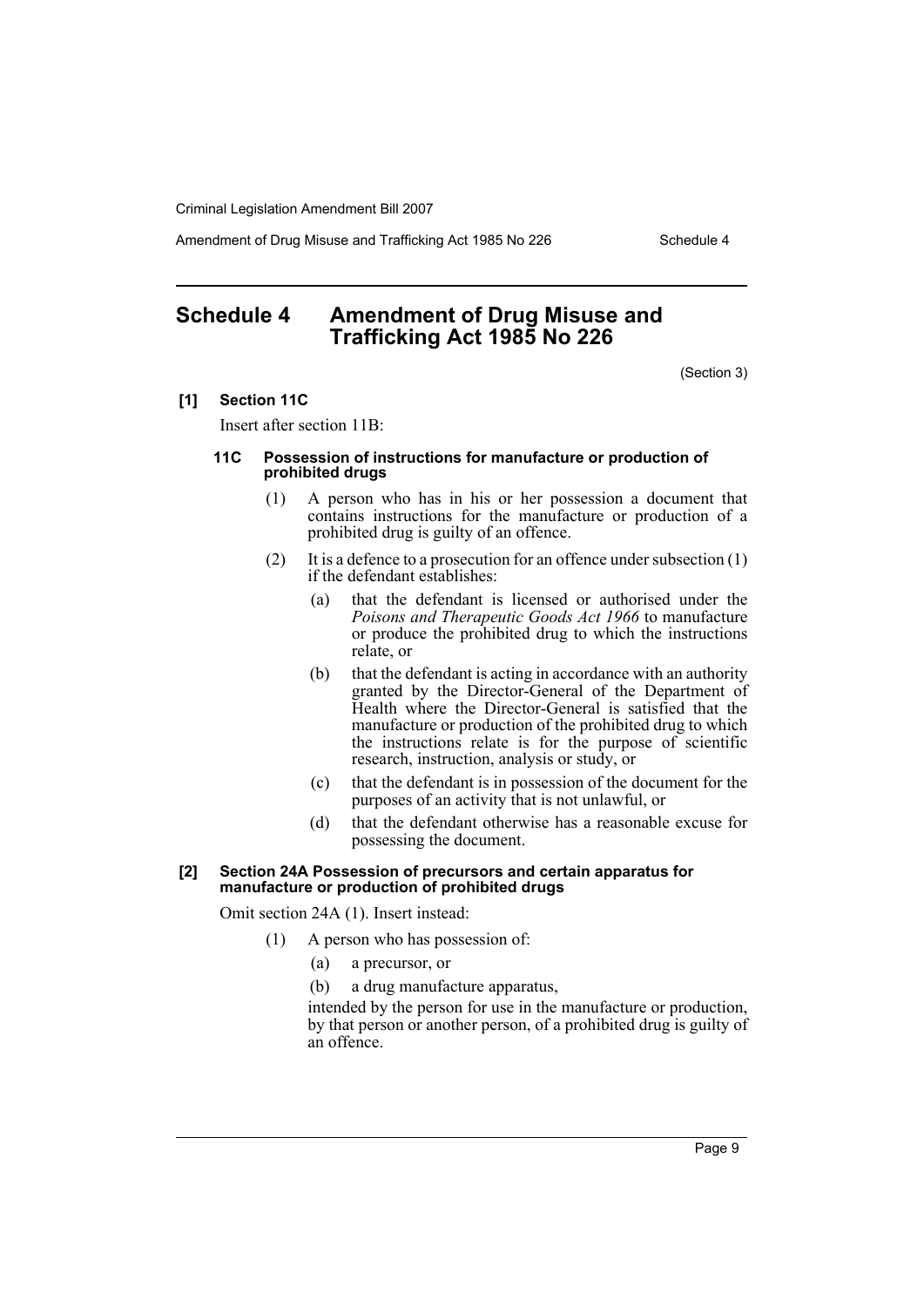Schedule 4 Amendment of Drug Misuse and Trafficking Act 1985 No 226

# **[3] Section 24A (3)**

Omit the subsection. Insert instead:

(3) In this section:

*drug manufacture apparatus* means an apparatus specified or described in the regulations as a drug manufacture apparatus for the purposes of this section.

*precursor* means a substance specified or described in the regulations as a precursor for the purposes of this section.

#### **[4] Section 24B**

Insert after section 24A:

#### **24B Possession of prohibited drug precursors**

- (1) A person who has in his or her possession a precursor of a quantity not less than the quantity prescribed by the regulations in relation to that precursor is guilty of an offence.
- (2) It is a defence to a prosecution for an offence under subsection (1) if the defendant establishes:
	- (a) that the defendant is in possession of the precursor for the purposes of an activity that is not unlawful, or
	- (b) that the defendant otherwise has a reasonable excuse for possessing the precursor.
- (3) In this section, *precursor* means a substance:
	- (a) that is capable of being used to manufacture or produce a prohibited drug, and
	- (b) that is specified or described in the regulations as a precursor for the purposes of this section.

#### **[5] Section 31 Indictable offences—summary disposal of unless prosecution or accused elects otherwise**

Insert "or 24B" after "section 24A" in section 31 (1A).

#### **[6] Section 33AB Penalties for offences involving possession of prohibited drug precursors**

Insert at the end of the section:

(2) The penalty for an offence under section 24B is a fine of 1,000 penalty units or imprisonment for a term of 5 years, or both, except as provided by section 31.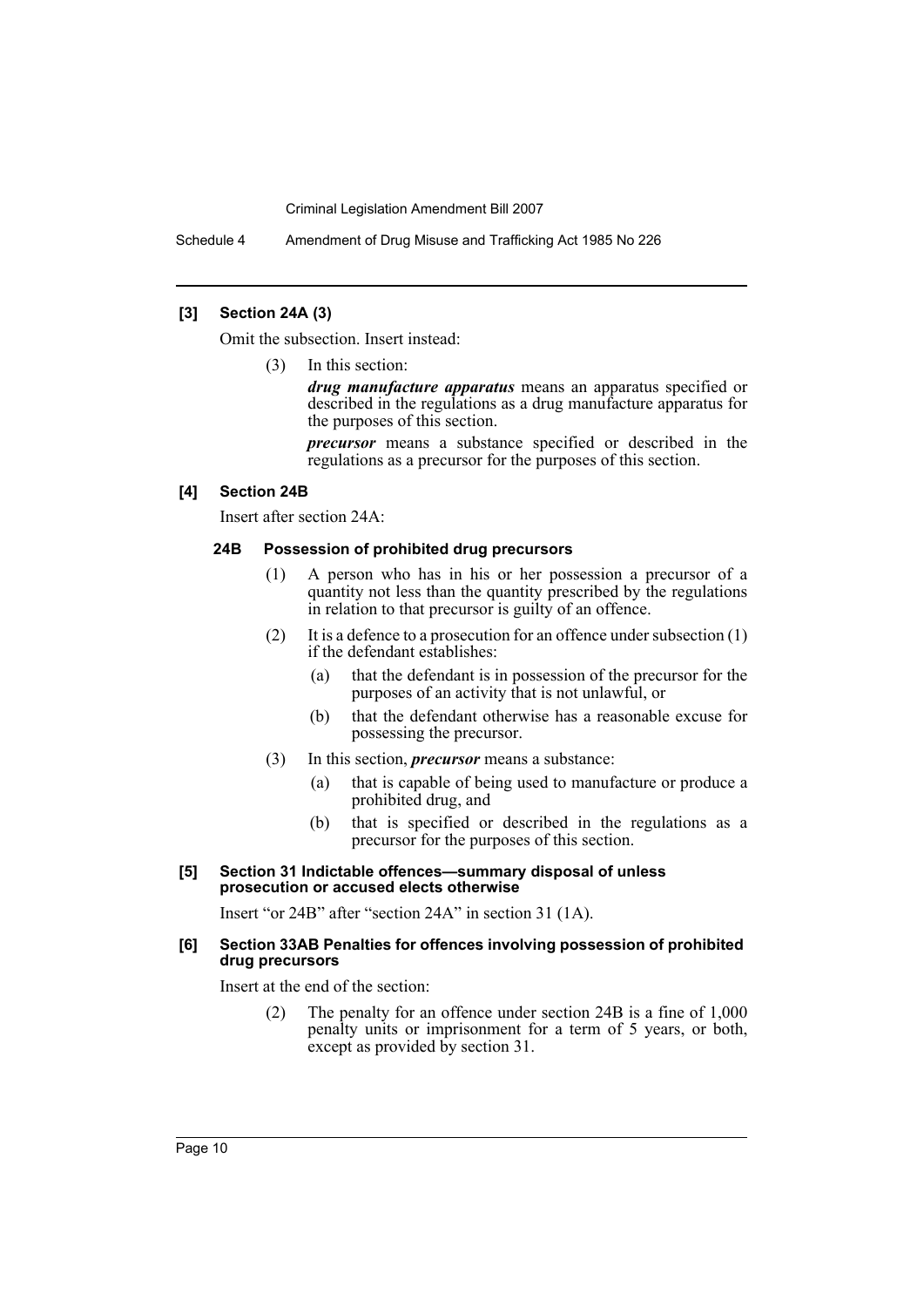Amendment of Drug Misuse and Trafficking Act 1985 No 226 Schedule 4

# **[7] Section 35A**

Insert after section 35:

#### **35A Defence to certain offences involving substances used in industry**

Despite any other provision of this Act, it is not an offence against this Act for:

- (a) a person to manufacture, produce, possess or supply a substance listed in Schedule 2 if the substance is contained in a product from which the substance cannot be readily extracted or readily synthesized, or
- (b) a person to manufacture, produce, possess or supply a substance listed in Schedule 2 if the substance is contained in a product that is not for human consumption and the person manufactures, produces, possesses or supplies the product in connection with an activity that is not unlawful, or
- (c) a person to possess or supply a substance listed in Schedule 2 if the person possesses or supplies the substance for the purpose of its disposal as waste or its destruction.

#### **[8] Section 40A Proof of certain matters**

Omit "or 25 (4)" from section 40A (2). Insert instead ", 25 (4) or 35A".

#### **[9] Section 44A**

Insert after section 44:

## **44A Amendment of Schedule 2**

The Governor may, from time to time, by regulation amend Schedule 2:

- (a) by adding the name or description of or relating to a substance, or
- (b) by amending a name or description of or relating to a substance for the purpose of more accurately describing the substance.